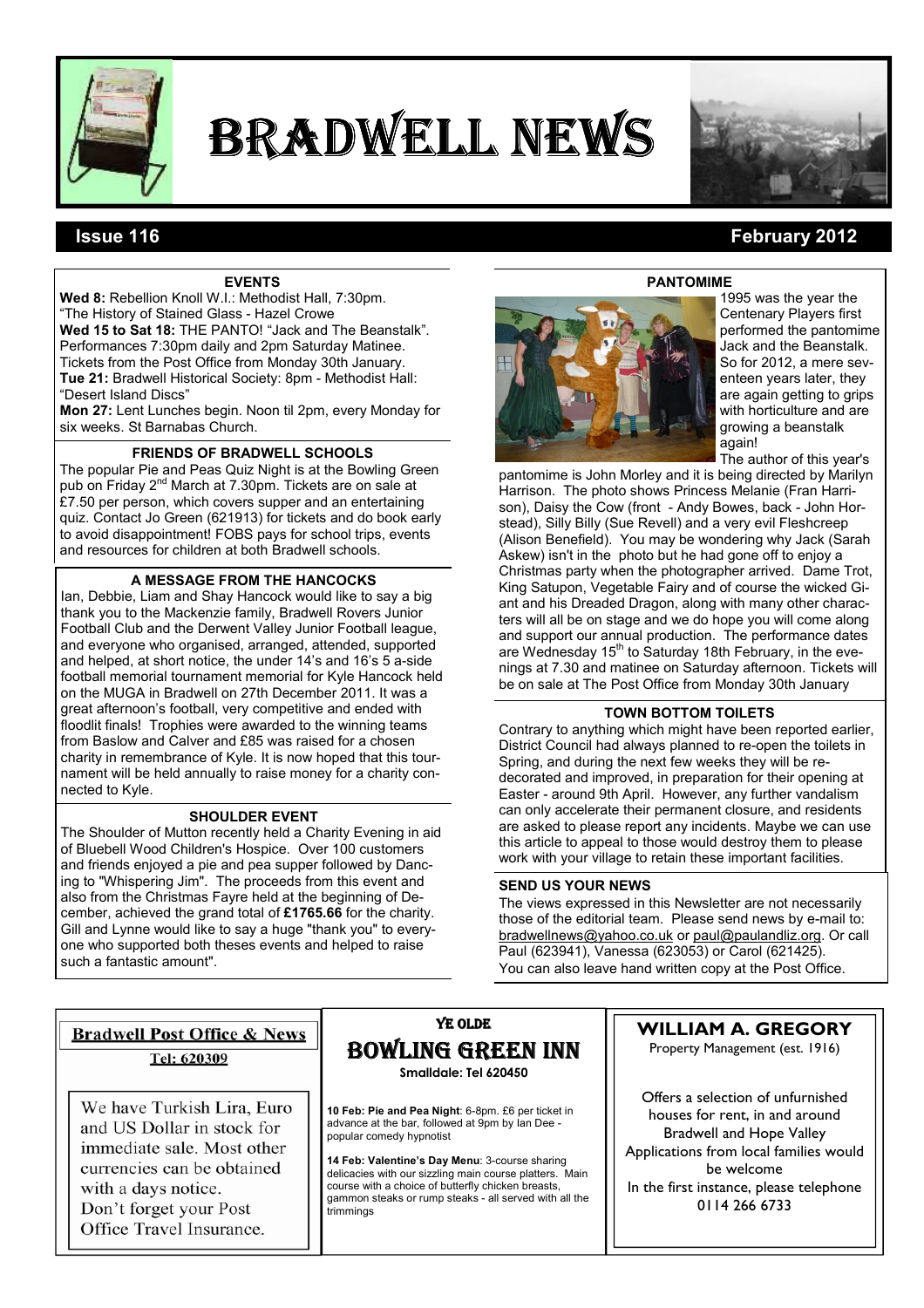#### PARISH COUNCIL NOTES

There was no Parish Council meeting in January 2012. Here are the Christmas and New Year period highlights: Councillor Furness. Upon his election as a councillor to DDDC, Chris has decided to retire from the parish council. We thank Chris for the more than 12 years he has served the village as a Parish Councillor.

There are now three vacancies on the PC, so if you are interested in helping to manage the Council's properties and responsibilities and can spare one evening per month, please contact the parish clerk, Steve Lawless, on 620329. Hathersage Swimming Pool. We had written in support of funding for the pool being maintained and can report that DDDC will maintain the grant for 2012/13 at its current level. Playing Fields. New management and inspection procedures have been implemented, with documented weekly inspections Christmas Tree. The super tree, which we all enjoyed through the festive season was donated by David Sidebottom of Netherwater Environmental Ltd., and was erected, decorated and disposed of by a hard working team of people including Cllr Reg Davies, Steven Eyre and Jonathon Walker. Broadband. A number of initiatives are presently underway to try to secure faster broadband speeds (c. 20Mbps). A councillor has recently attended a DCC meeting to progress this matter and the DCC online Survey is still open. All residents & businesses are encouraged to complete this survey. Youth Club. a new YC assistant has been appointed to support the Youth Leader, and the National Probation Service has provided teams of workers to redecorate the Club. Neighbourhood Planning. Following the recent enactment of the Localism Bill and the new powers provided to communities therein, there is much interest nationally in the power to define legally binding Neighbourhood Plans. The PC is investigating what these powers would entitle it to do and how to proceed. Footpaths. The condition of some FPs around the village are giving cause for concern. Following a number of letters to DCC, a Rights of Way inspector visited Bradwell in early December, to survey the problems and to decide how to proceed. A number of improvements have been agreed with him. Carnival. Planning for the 2012 Carnival has already started. Another resident has joined the organising committee and more would be welcome, so if you feel that you could help in any aspect of this fun event, please come to the next meeting at  $7:30$  p.m. on Monday  $27<sup>th</sup>$  Feb in the Methodist Lounge.

# HISTORICAL SOCIETY

Will it be Handel, Glen Miller or Lady Ga Ga? Bradwell Historical Society is organizing the first of a series of evenings based on the popular radio programme Desert Island Discs. If you fancy an hour or so of entertaining recollections on life in Bradwell together with musical breaks, why not come along to the Methodist Hall at 8pm on Tuesday 21<sup>st</sup> February. You will be most welcome and refreshments will be served.

#### VILLAGE PLAN GROUP CALLING ON OUR YOUNGER RESIDENTS

We know that our younger villagers have great ideas and strong opinions about the future of Bradda, but very few questionnaires have been returned by the under 40s. Make sure your voice is heard. It isn't too late to complete one. Online at **bradda.org** it only takes a few minutes and copies are available at the P.O. All members of households are entitled to complete one. See the reference to Neighbourhood Plans in the PC notes. New powers will be available to us soon!

#### BRADWELL 100 YEARS AGO

Thanks to Brian Gillham for this next instalment in the series: In moving on to 1912 we come to the time when all of the press cuttings collected by Cyril Evans have a date. We therefore know accurately, at least when the events were reported. Inevitably, for January 1912 a main talking point was the weather. We read 'the touch of winter was brief as it was severe. By a magic touch as it were impenetrable fog and dismal rains gave place to Arctic blasts and swirling snowflakes ... There was a great depth of snow on Bradwell and Tideswell Moors where fences were obliterated and even on Tuesday ( $16<sup>th</sup>$  Jan) on Bradwell Moor there were drifts six feet high and owners of sheep were out in search of their flocks some of which it is feared are buried. The Chapel-en-le-Frith postmen reported drifts of 12 feet and on the road from Chapel to Castleton and at Peak Forest there were drifts of 16-20 feet'. Nevertheless life went on and just four days later William H Bradwell of Smalldale married Miss Norah Jackson at Edale. Norah was dressed in pale blue voile with matching hat. Among the many gifts received by the couple was a handsome clock from William's employers at Bamford Cotton Mill. The best man was William's brother J T Bradwell. This almost certainly is the same John Thomas Bradwell of Smalldale who was to be killed in action on the 19<sup>th</sup> March 1918 aged 31. On  $10^{th}$  February a headline tells us that 'Bradwell has too many public houses' and 200 (another report states 250) Bradwell residents at the annual licensing session at Chapel had petitioned for a reduction. The petition stated that seven pubs (can you name them?) was too much for a population of 1300. All of the licences were renewed except those for the Bull's Head and the Bridge Inn for which a decision was deferred until the March meeting. (The licences must have been renewed at that time because both pubs remained open). The feelings about the pubs might have been brought to a head by the Berry Brewery Company lorry crashing into Mr Hadfield's house in Towngate (see After Seth p139). The feelings about alcohol clearly did not extend to thoughts about tobacco because a Smoking Concert took place shortly after the appeal against the pub number. This was held in the Church School and was presided over by Dr Clegg. Performers included the comedian George Morley and William Eyre, with Miss Alice Morton at the piano. Cigarettes and tobacco were handed round during the concert.

# C I STRONG TIMBER SERVICES

Manufacturers of Superior Timber Buildings

Full Range of products available including Large Sheds, Garages, Workshops, Stabling and Field Shelters. A full range of animal housing available. All ground work undertaken

Tel: 01298 873098 / Mob: 0771 5254620

Tideswell Moor, Tideswell, Nr Buxton, SK17 8JD

www.strongtimberservices.co.uk

# MOVING HOME? NEED TO PACK?

Get your cartons and packaging from

# BRADWELL PACKAGING

TELEPHONE: 01433 620590 Bradwell Packaging Services Ltd. Stretfield Mill, Bradwell Hope Valley, Derbyshire S33 9JT

# Craft Supplies Ltd.

Newburgh works

Netherside, Bradwell Wood turning and Craft Supplies Pyrography and Marquetry Wood working courses

Visit our retail shop Mon. to Sat.

www.craft-supplies.co.uk sales@craft-supplies.co.uk 01433 622550

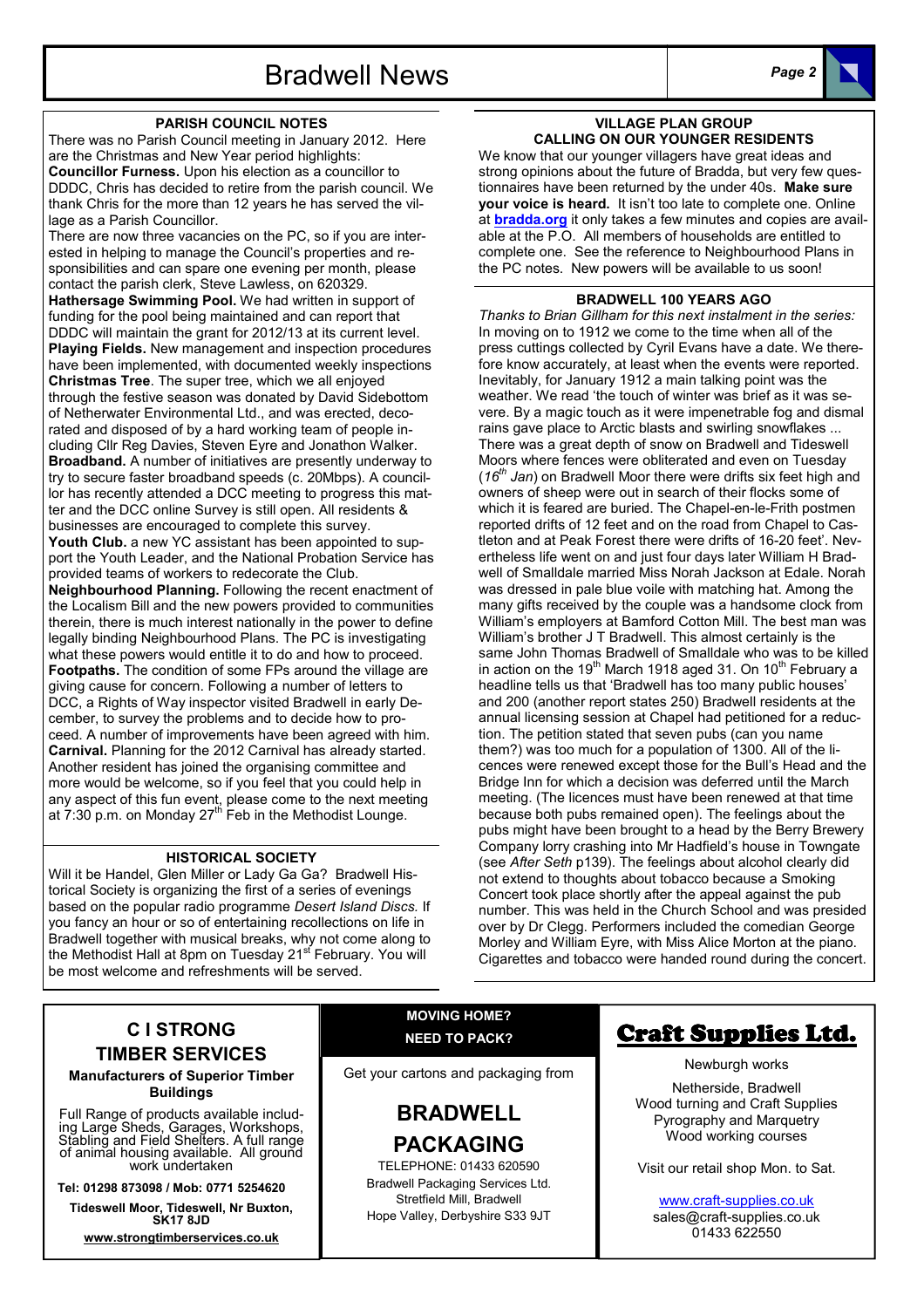



# TEDDY BEAR CLUB



Teddy Bear Club wishes everyone in the village a very happy new year.

We are Bradwell's group for mums, dads, carers, babies and toddlers. Our sessions offer a friendly environment for your children to play and socialise - and are also a great place for mums and dads to have a chat and make new friends in the area.

We welcome new members from Bradwell and the surrounding villages. If you're nervous about coming to your first session, please email or phone and we'll arrange for somebody to go with you to show you the ropes. We meet during term-time on Tuesdays and Thursdays from 9.30am to 11.30am in the Methodist Hall, opposite the White Hart. We charge £2 per family per session – this includes a cuppa and biscuits for the grown-ups, and snacks and squash for the little ones. For more info, contact Colette Holden (01433 623838, 07835 800477. colette@cooindacommunications.co.uk).

#### BRADDA LITTER PICKERS



April of this year will see the 4th anniversary of when I started up the "Bradda Litter Pickers" group. May I take this opportunity to thank all those loyal pickers who go out and clear up after those who are less than tidy! It is "forever" situation and I thank those who have kept going in the face of adversity! I still have people who are willing to join our group, however I have run out pickers, so if there is anyone who is in possession of a picker and who is no longer able to use it, would you please return it to me and I can pass it on to someone else. The other week a working party (see photo) took it upon them-

selves to sweep and tidy the Co-Op car park. Within 2 days (because the plastic recycle bin was full) there were about 25 plastic bin liners filled with plastics left at the bin, which was

quite demoralising. There is a phone number on the recycle bins which you can call and inform them that the bin is full. They usually empty it a few days later. Just a reminder - District Council considers it "fly tipping" to leave bags around the bins and it can carry a hefty fine!

Anyway, thanks again for all the hard work. I'm sure you will all agree that Bradwell is a tidier place then it was 4 years ago. Please keep picking! Janet Maskrey 620803

#### BRADWELL YOUTH CLUB

This is a reminder to the youth of the village that Bradwell Youth Club meets every Thursday from 7pm to 9.00pm at the YC facility behind the Police Station.

Ages 11 - 16 are welcome and there is a 50p Entrance Fee. Come along and join in the fun! Facilities permanently available include pool tables, table tennis tables, computer games (X-Box & Wii) & dodgeball.

Activities carried out include arts & crafts, cooking and other special events.

The next special event will be a Valentine's Disco on Thursday  $9^{th}$  February (£1 admission).

For further details contact Emma on 07854 525296 or Phillip 07917 710790

### REBELLION KNOLL W.I.

We began the New Year with our post Christmas meal. Twenty Two of us enjoyed an excellent meal at the Rising Sun, and they did us proud.

At our February meeting (see Events for details) we welcome Hazel Crowe, who will give us a highly recommended talk on Stained Glass.

This year's programme has lots to offer everyone, including gardening tips, flower arranging, the perils of the guided walking business and a visit from our local theatre company! You can even try your hand at Indoor Curling! We also have what promises to be a fascinating Open meeting in September, with a visit from our very own MP Patrick McLoughlin (please note that this is a Friday). So if you fancy coming to join us you would be very welcome.

We usually meet in the Methodist Hall (opposite the White Hart pub on Towngate) every second Wednesday of the month. Please contact Lyn (620329), Vanessa (623053) or Rose (620631) for further details.



A Date for your diary: This year's Wolfspit Fell Race will be taking place on Sunday 11th March at 11am. There will be the usual junior race before the main event. Further details of the event will soon be announced on the website: www.wolfspitfellrace.org.uk



MISTER CARPET (John and Steve)

 Visit our Showroom at 428 Ecclesall Road, Sheffield and<br>By Appointment on Aston Industrial Estate, Hope

Samples of carpets and vinyl brought to your home with no obligation.

> Expert Fitting, Personal Service, Free estimates, Own carpets fitted and refitted

No Job Too Small Tel: 0114 268 1733 01433 623700 / 623800

Mob: 07711 753018 / 07803 273172 E-mail: johnmistercarpet@btconnect.com Website: www.mistercarpet.org

# Andrew Milner

Memorial Mason, Stone Carver and Lettercutter In Stone and Wood

ALL TYPES OF INSCRIPTIONAL WORK AND STONEWORK UNDERTAKEN, INCLUDING SCULPTURE, RESTORATION AND IN SITU ADDITIONS

> Tel: (0114) 281 0387 e-mail: am@andrewmilner.free-online.co.uk

# YOUR LOCAL PRIVATE HIRE TAXI

Airports, Stations, Functions City Clubs etc.,

> Tel: Andy Owens on 07867 988690